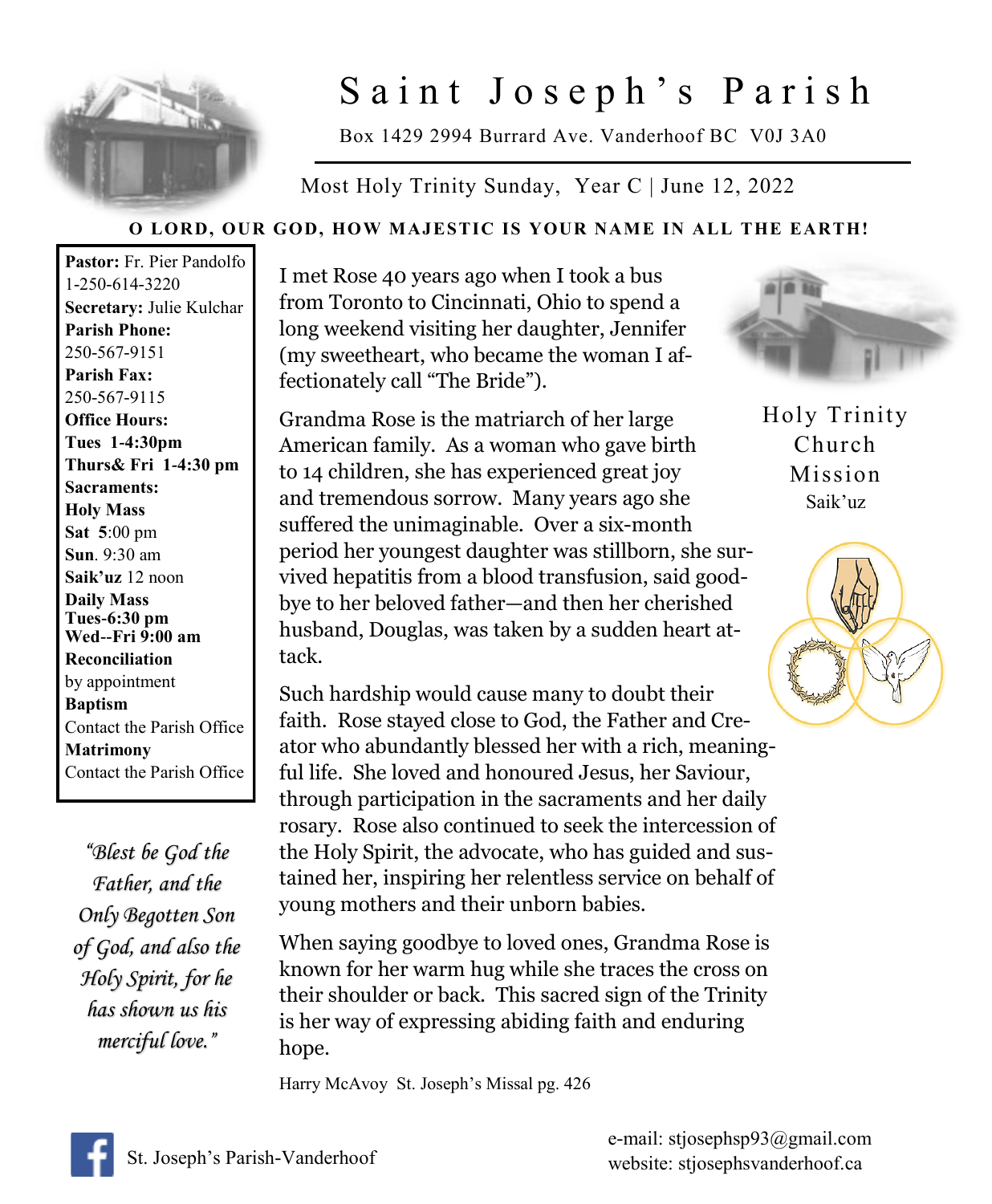

**Trinity Sunday: God is a community.** Human words attempt to reveal the mystery we call God. On this feast of the Holy Trinity, we reflect on the communal nature of God, and are challenged to reflect God-like qualities in our human communities. **God does not work alone** – In the first reading, Wisdom (the Holy Spirit) is connected with God's work of creation, and in the Gospel, Jesus links his work with the Father and the

Spirit. **God works for good** -In Paul's letter to the Romans, we read that our faith can help transform suffering into peace and hope. Our human communities are called to work together to build a kingdom of peace and hope. **Homework**: Pray for our candidates for the sacraments of Confirmation, Holy Eucharist and Reconciliation – the sacraments help us build the one family (community) of God's children.

**Teaching: on the Trinity.** The phrase 'three persons, one Godhead' captures our understanding of the Trinity. What does this mean? We use the word person to identify that there are three unique and independent beings as revealed by Scripture: Father, Son, Holy Spirit. (We would not know this if Scripture did not reveal it.) Now each person is God, hence each is Allpowerful, All-Knowing, and All-loving, and hence, each is indistinguishable from one another to us. On the other hand, humans have traits such as height, hair color, vocal cords that allow for differentiation. Humans also have different intellectual ideas and caring empathies. Now in heaven, our exterior traits will fade into the background, but there will not be divisions about what is TRUTH and what is LOVING. While on earth, humans are called to enjoy the diversity of exterior human traits and are called to work for unity in what is TRUTH and what is LOVING. This is where the Church engages the world on topics of abortion, marriage, assistance in dying, ecology because the Church believes these issues cannot have two sides that are both correct, unlike an item like human hair color where diversity is the norm. Let us ask the Trinity to help the world be more united.

## FORMED.org**: FREE SUBSCRIPTION AS PART OF OUR PARISH; register today**

**Transformed lives, transforming community:** mission statement for evangelization in our parish;

PARISH ACTIVITIES**- Confirmation, June 13, 7pm:** please mark your calendars and come out to support our confirmandi. **First Holy Communion, June 19, 9:30am**, Feast of Corpus Christi. PARISH ACTIVITIES**- Father'sDay Brunch, June 19:** an assortment of ethnic menu items PARISH ACTIVITIES **: Grounds Clean-up**; Saturdays from 10 to noon; we still have a little work PARISH ACTIVITIES **: YEAR END BBQ, June 26.** Mark your calendar

INTERCHURCH ACTIVITY **: COMIC LELAND KLASSEN, June 26 at 7pm at** Gospel Chapel; QUIET PARISH HEROS **:** we have planted new shrubbery at the front of the church; we have hanging plants donated to beautify our church front entrance.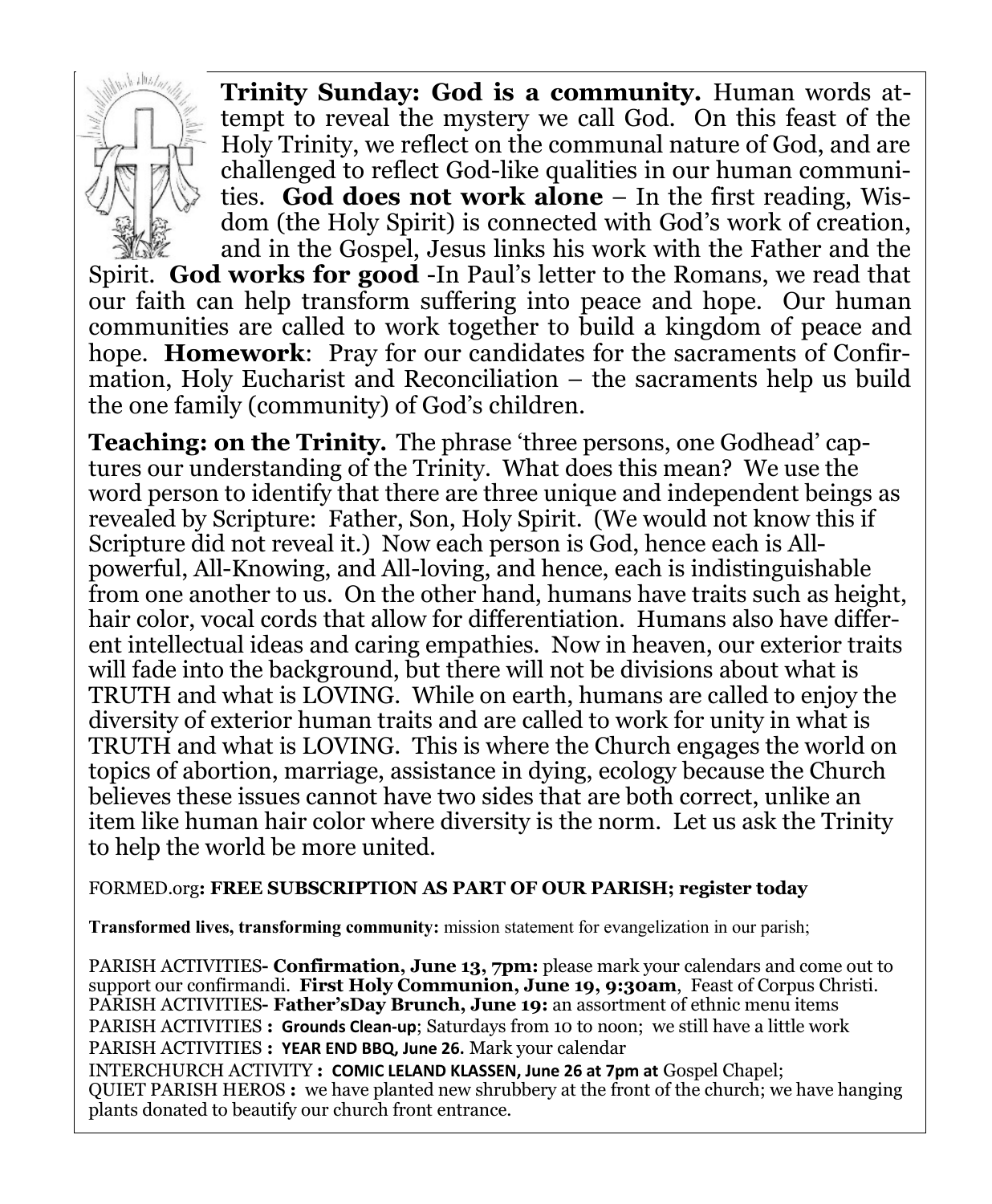## **The Holy Trinity**

DFYQLBYI E. E TERNALYDJS E  $\mathbb T$  $O$  U T E T. A -U H М T -K. N IG. R. E. V Ν M  $\mathbb H$  $\mathbf H$ C.  $\circ$ N R M T L  $\circ$ I. F L. B. X E К О R  $\circ$ H N  $\mathbf{B}$ U L R s R н Y. н G  $\circ$ ĸ A х. D К К Ν S J  $\mathbb{C}$  $\mathbf{F}_i$ E. B. v Y T E. U Y  $\circ$ R A R. N N Z.  $\bigcirc$ N I C E. N E. IC. R E Е D L Y N E К Н О  $\mathbb{D}$ T К  $\mathbb{C}$  $\mathbf{B}$  $\circ$ G  $\mathbb T$ Ι D  $\circ$ G M Α  $\circ$ P A  $\circ$ S N Ο Н Y S S  $\mathbf{E}% _{t}\left| \mathbf{1}\right\rangle =\mathbf{1}_{t}\left| \mathbf{1}\right\rangle$  $\mathbf{B}$ D V  $\mathbb D$  $\mathbf{E}$  $\sqrt{ }$  $\mathbb T$ E R P P О L D Е V  $\mathbf{E}% _{0}$  $\mathbf{E}$ Y T H.  $\mathbb{C}$ F F Т D х A Y Ð V G T G H Т  $\mathbf{E}$ S  $\mathbb{Q}$ J  $\subset$ J s J К V Y V R. G L С P О W S H M I  $\bigcirc$ G B P Е С J G. -U P U G J s D N т н S S  $\mathbb T$ К D N G. I w E I. Y Ε W т L A н V. N L  $\circ$ E. A U н N U Ν Ε R О I. т Α Е V Ε R. I  $\bigcirc$ Е R I О D I s Е Ν I V I D G P F U I  $\circ$ C G S T D  $\mathbb T$ T Ζ B S О A D Y В Н Ν P W н Р R L.  $\Omega$ S R L Х  $\circ$ U A К F Ι Ζ D Ω G E.  $\mathbb Z$ М E Ε R L I О N P F N z D W К F G M G. R  $\mathbf{E}$ P V E A  $\circ$ I R W G К Ζ н J H М т н Q A N F P V P Ν Е Н Α I N N Х A Q A Ν М Х Z H IC.  $\mathbb T$  $O<sub>C</sub>$ H G V  $\circ$ M - E HC. H B J  $\mathbb{D}$ X. - U

**CHRISTIAN CREED DOCTRINE DOVE FATHER** HOLY SPIRIT **JESUS NICENE CREED** ONE GOD IN THREE **PERSONS** SON UNITY

CHURCH DIVINE **DOGMA ETERNAL** GOD INCARNATION MONOTHEIST ONE GOD **PERSONS REVELATION THREE**